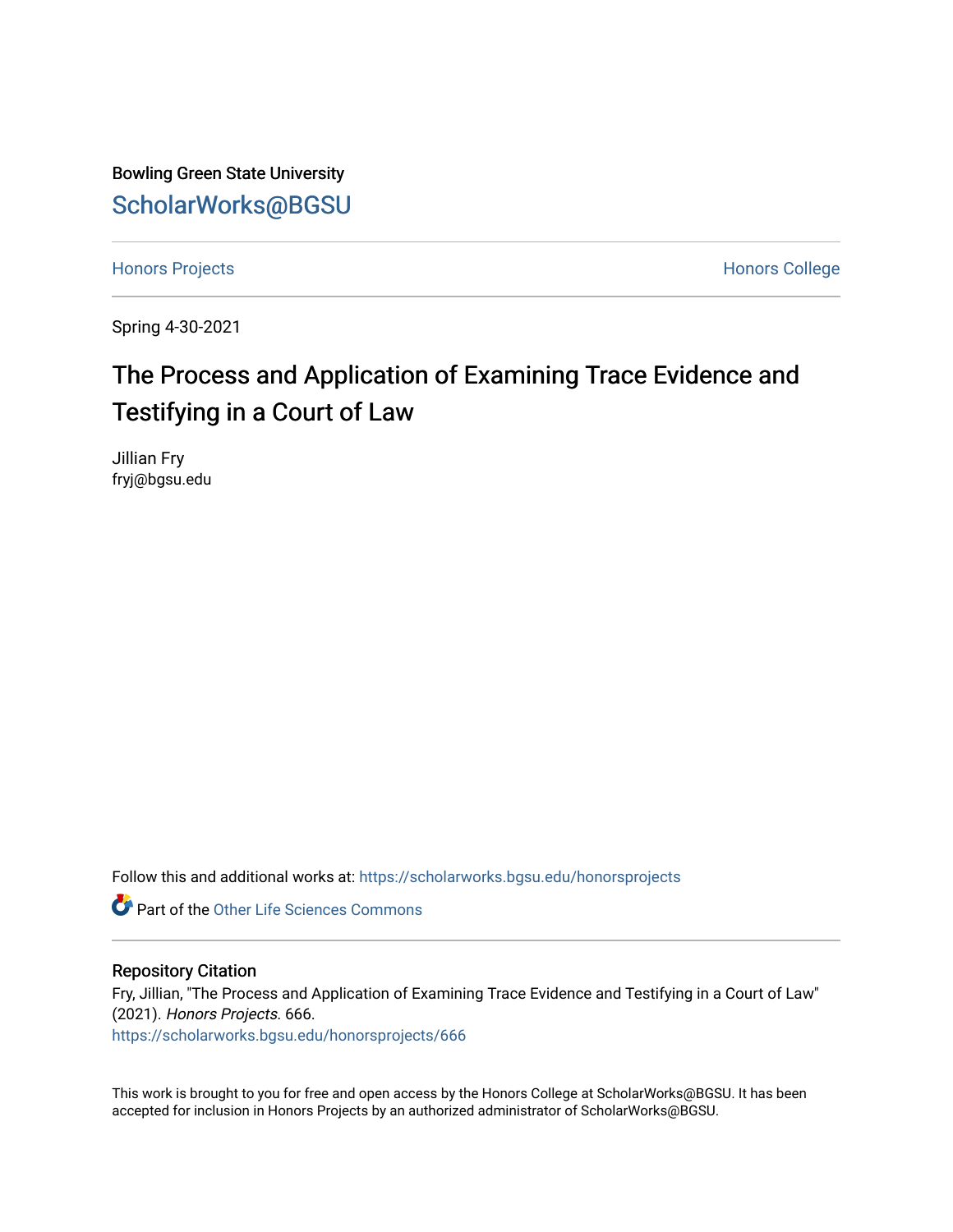# **The Process and Application of Examining Trace Evidence and Testifying in a Court of Law**

Jillian Fry

The Honors College, Bowling Green State University

HNRS 4990: Honors Project

Dr. Travis Worst and Mr. Jeffrey Lynn

April 29, 2021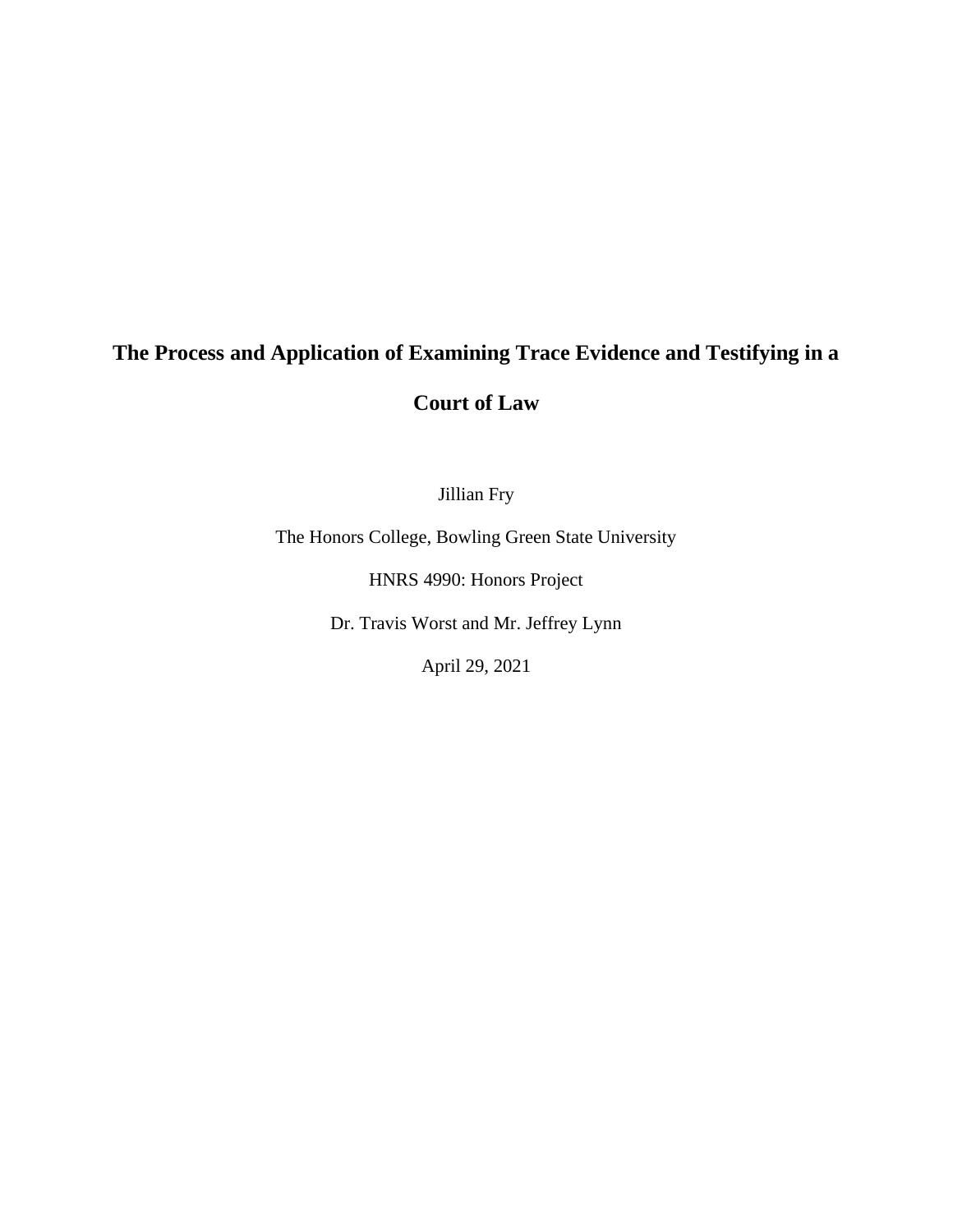#### **Acknowledgments**

I would like to acknowledge my professor, Mr. Jeffrey Lynn for his help in completing this project. I was the only person in this class, which was a three-hour class from six to nine o'clock at night. Mr. Lynn left his home once a week and drove up to Bowling Green, staying in a hotel overnight just to make sure that I was able to take this class and excel in my area of study. He created individual assignments and prepared intricate cases for me to work and made an extremely long class interesting. I hold a great deal of respect for him and his dedication to his student (me). Owing to these circumstances, I would also like to acknowledge myself. I sat through a six to nine class every week, and I was alone. It was just me and Mr. Lynn. We couldn't have class discussions, and there were no distractions. I had an amazing time, and Mr. Lynn was an excellent teacher, but I definitely deserve a pat on the back for going through this for a whole semester.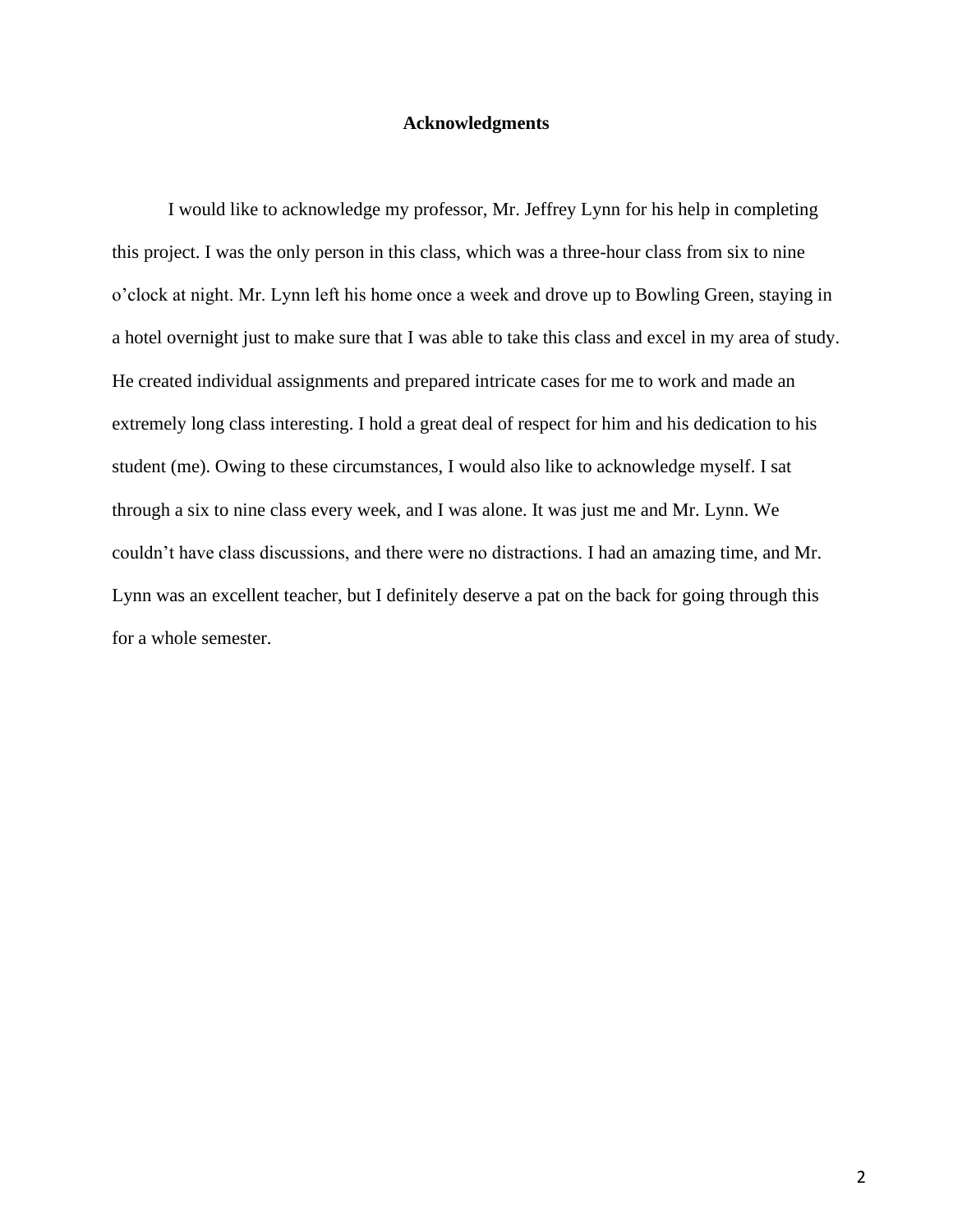#### **Background Information**

When I made the decision to attend Bowling Green State University in 2016, I knew what I wanted to do. I had toured the campus several times. My first tour involved the Honors Learning Community and learning about the campus in general. I was interested, but not completely sold on spending four years of my life there. The second tour I experienced changed that. I had always been interested in forensics, and I had learned that BGSU was putting together a program unlike any I had ever seen before. I had the opportunity to tour the BCI facility that is located on campus, as well as the opportunity to meet with some of the staff members involved in the program. This was the day that I first met my now advisors Dr. Travis Worst and Mr. Jeffrey Lynn. They gave me an extensive tour of the facility, the crime house located on campus, and gave me more information about the program than I could have ever asked for. At the end of this tour, I was absolutely sure what I wanted to do with my future. I committed to BGSU that week, and now my time here is over. I met so many amazing people, student and professor alike. My professors prepared me for a bright future in forensic science. Their courses were highly informative and enjoyable, so much so that I decided to do a full semester of extra work in order to turn it into my Honors Project.

One of the greatest parts of BGSU's forensic science program is the fact that every professor that teaches specific classes related to forensics previously worked or currently works in the field. They are able to provide students with stories, photographs, and reports from real cases that they worked. This provided me with a realistic view of the job that I was preparing for and ensured that I knew exactly what I was getting myself into. I loved every second of my classes, and this led me to double-specializing. Sticking to just one aspect of forensic science was not enough for me. I specialized in forensic biology and forensic examination. Biology deals

3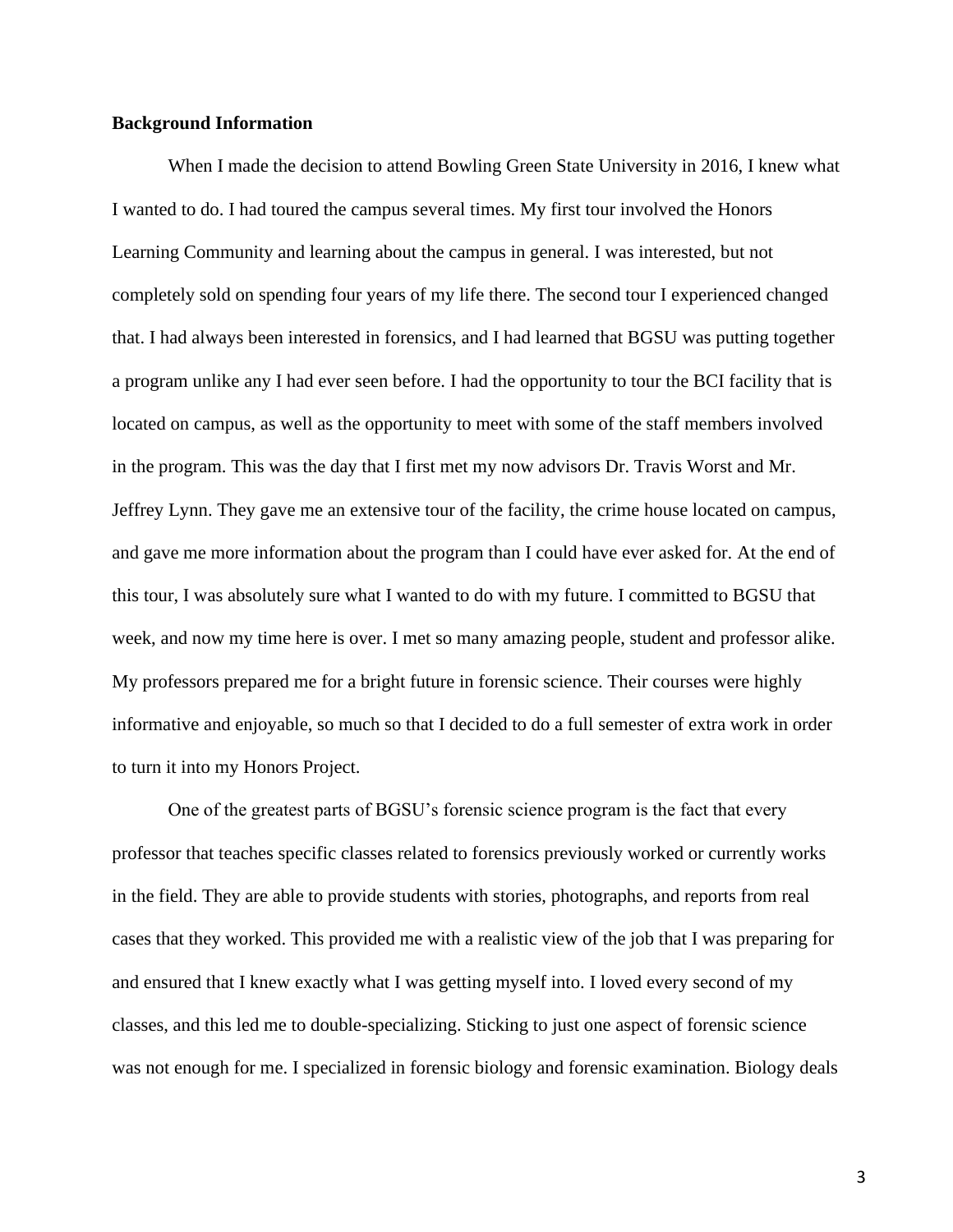with DNA analysis, and examination deals with trace evidence and latent fingerprints. Both specializations had their own check sheets to follow for graduation, each had individual classes that were unique, including an internship provided through the program. Only one internship was required for someone double specializing, but I knew that I wanted to do both. This field excites me, and I wanted to learn as much about it as I possibly could in my time at BGSU. I asked if I could do both internships, and I was met with hesitation. I explained this to my honors advisor, who suggested the possibility of turning this extra class into my honors project. I was thrilled by this suggestion, and immediately began working to make it a reality. I gathered my advisors, the same two men who had made me fall in love with the program in the first place, my honors advisor, and created my honors project.

The name of the course we created for this class was honors FSCI 4890. It involved learning about trace evidence examination, reporting the results of those examinations, and testifying to those results in court. For the first part of the semester, I listened to lectures and worked a few mock cases with my professor. I studied paint chips, hairs, fibers, latent fingerprints, glass, and footwear impressions. I learned the best ways to collect and process evidence, and the proper way to seal and label it to be recognizable in the future. Nearing the end of the course, Mr. Lynn prepared a full case for me to work by myself without his guidance. He handed me bags of evidence and a file and left the room. I spent ten hours altogether with these items, wrote a report on my findings, and finally, testified in a moot court setting. This paper will discuss the case that I worked on, the processes I used to analyze the evidence, the skills I used in my moot court hearing, and how this experience challenged me and drove me to expand my normal ways of thinking.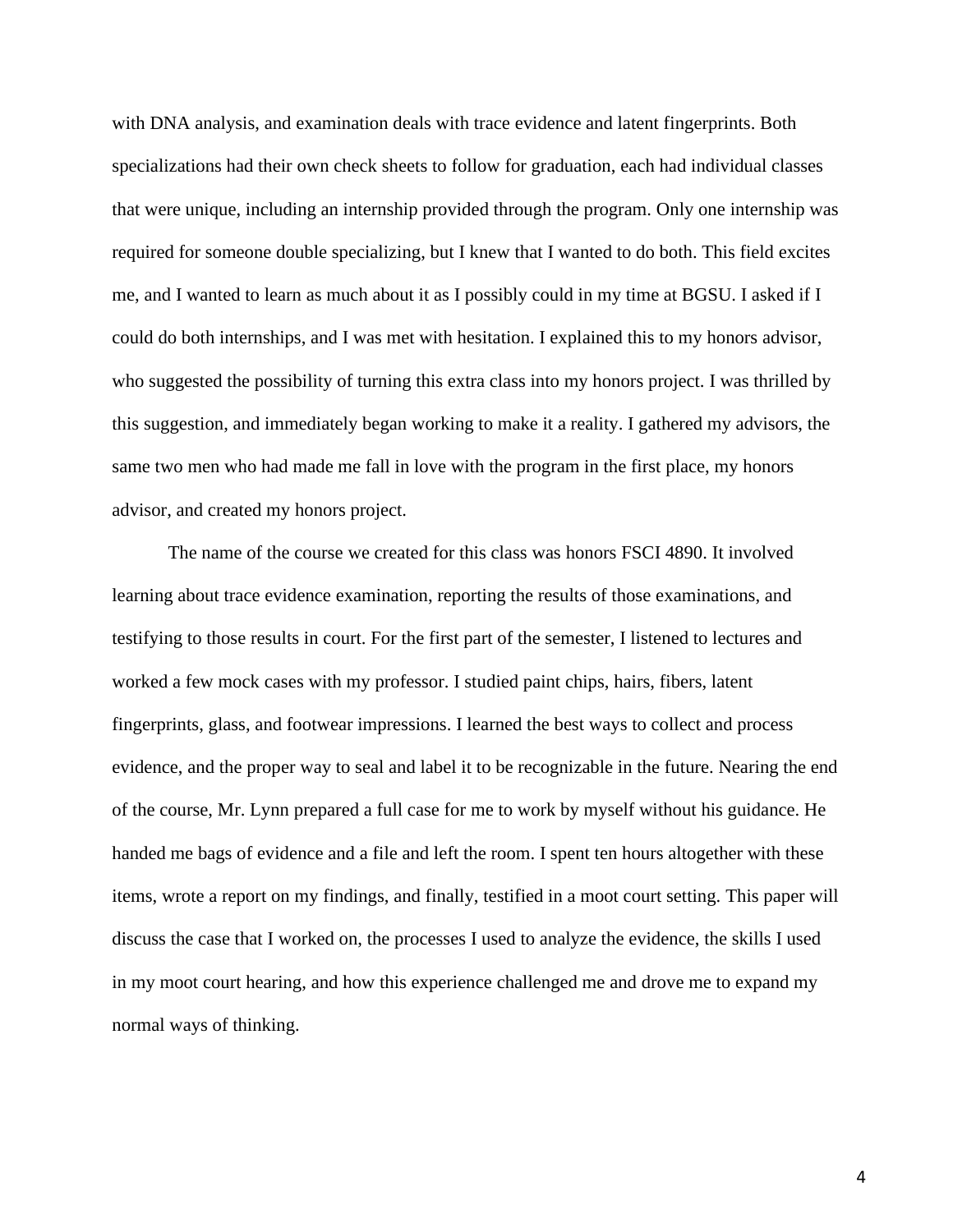#### **Body of Work**

My case began with my professor handing me a file. The "crime" that had been committed was a hit and run. On 3/26/2021, the victim, who was identified as Chris P. Bacon, was struck by what witnesses describe as a light-colored (silver or gray) vehicle that had been traveling erratically and at a high rate of speed westbound on Wooster St. The vehicle reportedly ran a red light at the Main St. intersection and struck the victim in the crosswalk. The vehicle did not stop. One witness believed that the vehicle may have also struck a nearby light pole. The make, model, and license plate number of the vehicle were unknown. Officers collected unknown paint from a damaged area of the identified light pole, and later retrieved the deceased victim's clothes from Wood County Hospital. On 3/27/2021, a resident reported that an unknown vehicle was parked in their yard. The owner was Lou P. Partyman, a neighbor who also had multiple DUI offenses. The officers present noticed damage to the passenger side front bumper, fender, and hood. Possible foreign fiber was noted in the damaged areas. Mr. Partyman was located at his residence and questioned. He denied driving the truck the night of the incident and stated that a man named Mr. Bud Light had borrowed his car the night in question and had returned it to the wrong place. Mr. Bud Light was contacted by the police, and he denied borrowing the vehicle, saying that he had never been in the car in question. Known fingerprints were collected from both him and Mr. Partyman. The vehicle was transported to the station. Unknown fibers and known paint were collected from the damaged area of the vehicle. 2 empty alcohol containers were collected from the interior of the vehicle. The evidence submitted to the BGSU Forensic Science Laboratory on 3/30/2021 contained: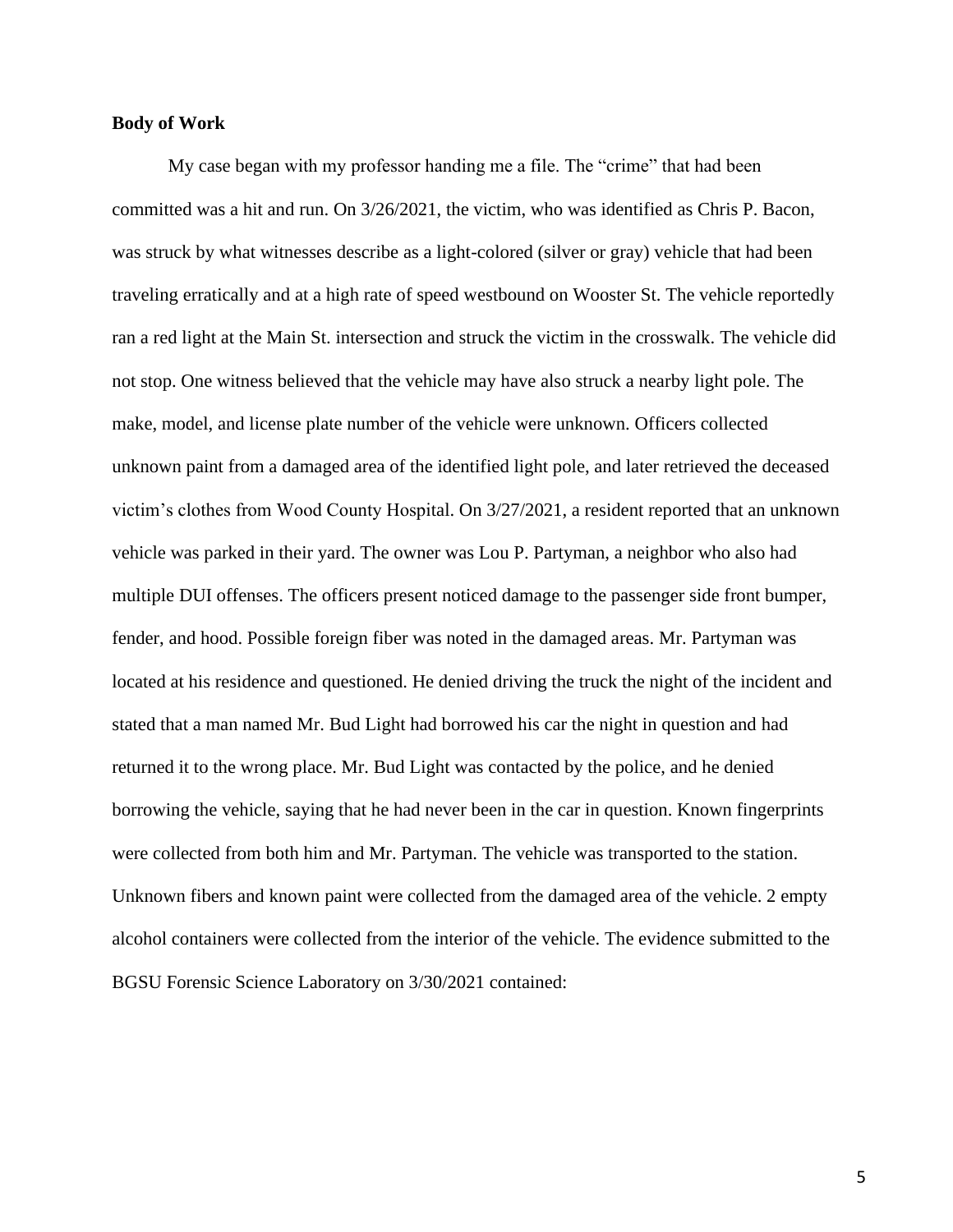1. Known shirt and pants from victim Chris P. Bacon



- 2. Unknown paint taken from the light pole at the scene
- 3. Known paint from subject vehicle
- 4. Unknown fibrous material taken from subject vehicle
- 5. Alcohol Containers from subject vehicle

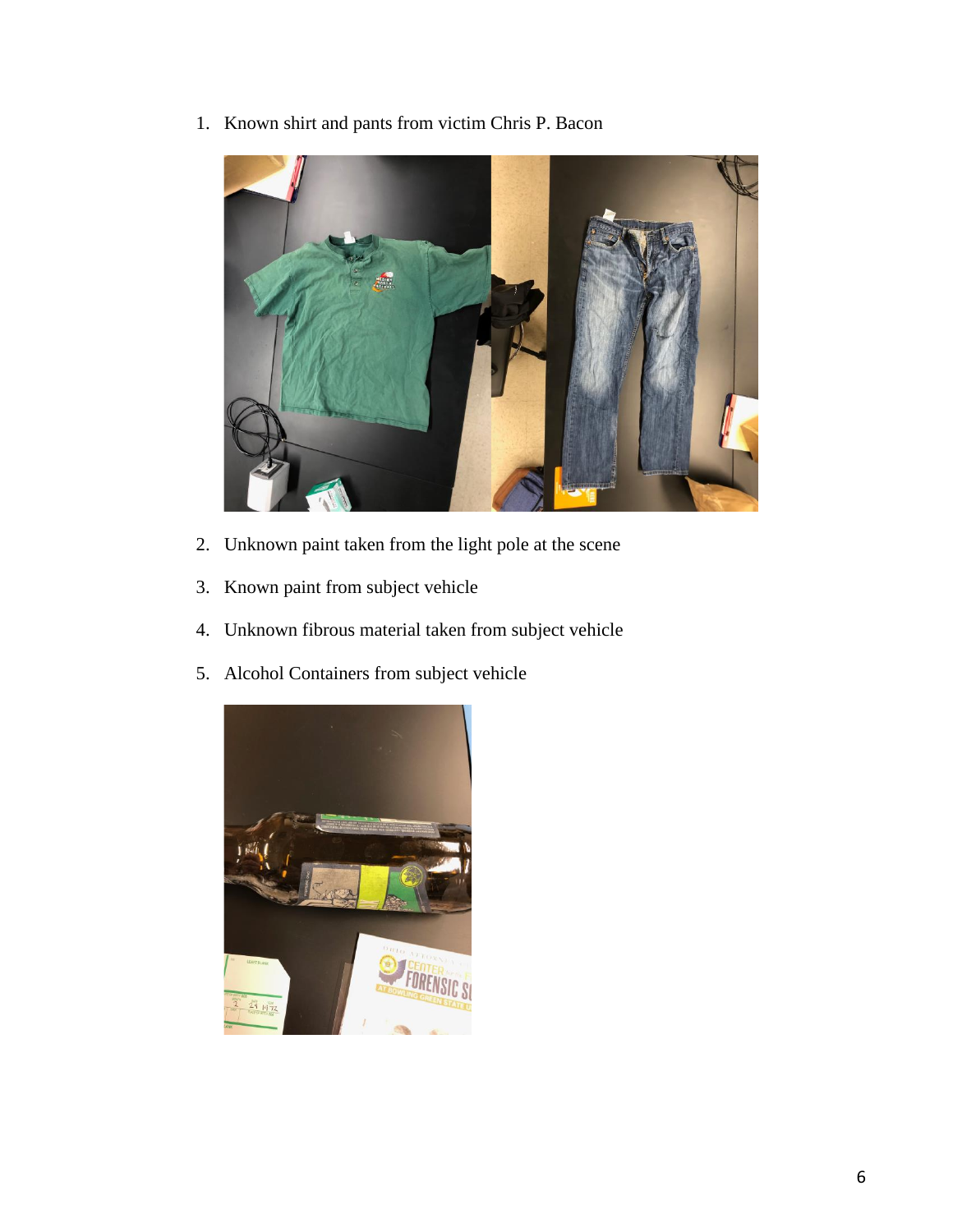6. Fingerprint cards from subjects Lou P. Partyman and Bud Light



This evidence was received by me on 3/30/2021 at 2100 hours. I inspected every item to ensure that it was sealed and labeled properly. This meant that the evidence was dated and had a description and a number, as well as the case number #21-20101, and the initials of the person who had collected it were written across the tape sealing the opening of the bag. Once I had verified this, I began opening the packages. The first one, item #1, contained a shirt and a pair of jeans. I put these onto a clean surface, removed visible debris from them, scraped them off and collected the scrapings, and then performed a tape lift across all surfaces of the clothes (a tape lift is a way of collecting more evidence that may be stuck to the surface of the clothing, done by taking a piece of clear tape and pressing it across the shirt). I also took known fibers from these items and mounted them on microscope slides. Next, I opened the unknown paint taken from the light pole. Using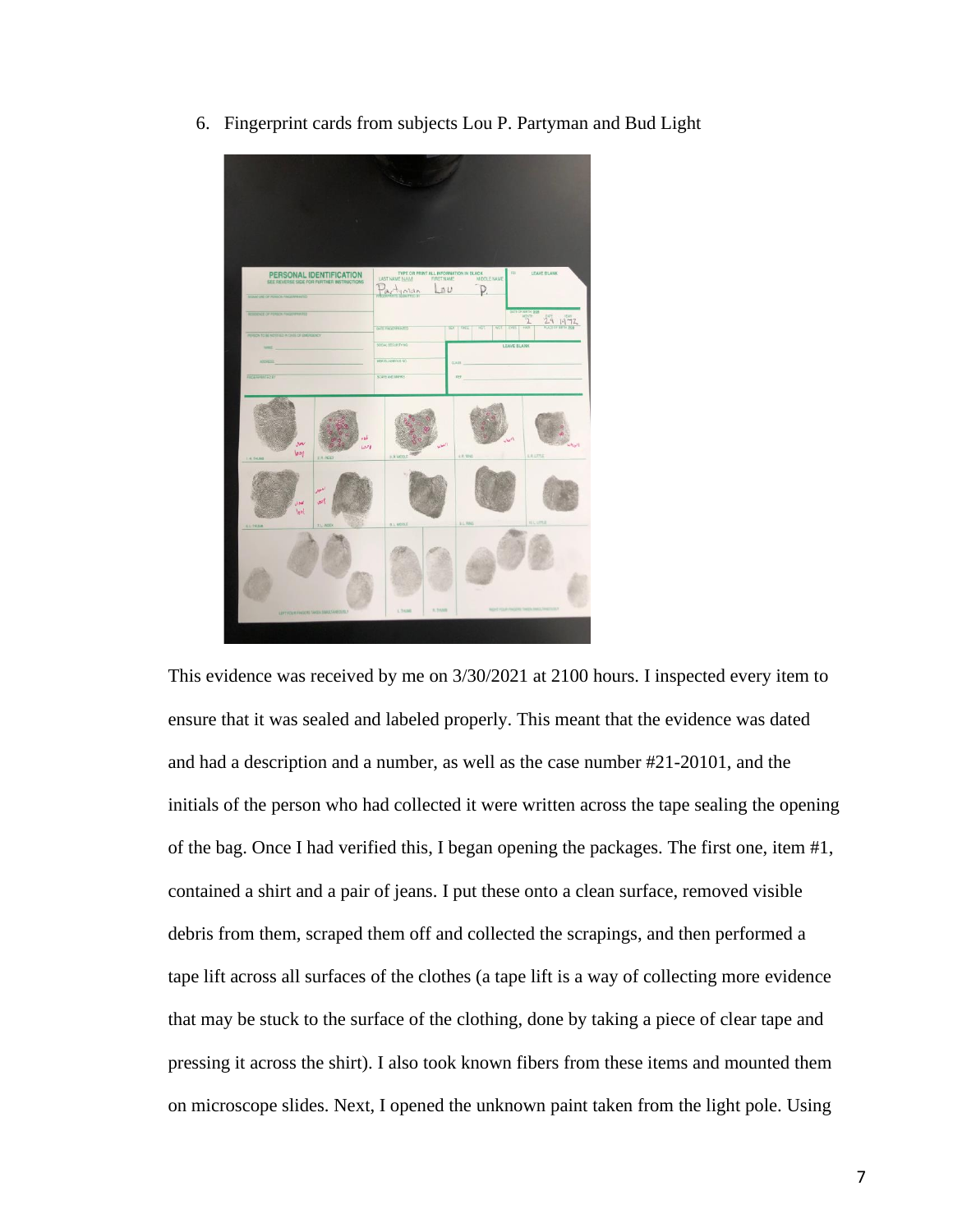a microscope, I compared the paint to that of the known sample. I looked at the colors, the type of paint, and the layers of paint. Next, I took the unknown fiber samples, mounted them on microscope slides, and compared them to the known fibers. I did this using a polarized light microscope. This allowed me to better see the shape and crosssections of the fibers. After that, I took the alcohol containers and placed them in the cyanoacrylate fuming chamber (superglue fuming chamber). This process vaporizes superglue, which then sticks to the fingerprints. I then dusted the can and bottle and found several prints. I performed a tape lift on the prints and placed the lifts onto a piece of clear acetate to make viewing easier. I then took those fingerprints and compared them to the known fingerprints taken from the fingerprint cards. I am placing the results of all of these comparisons in the table below.



These photographs depict the comparison and analysis of fingerprints using powder,

photography, and photoshop.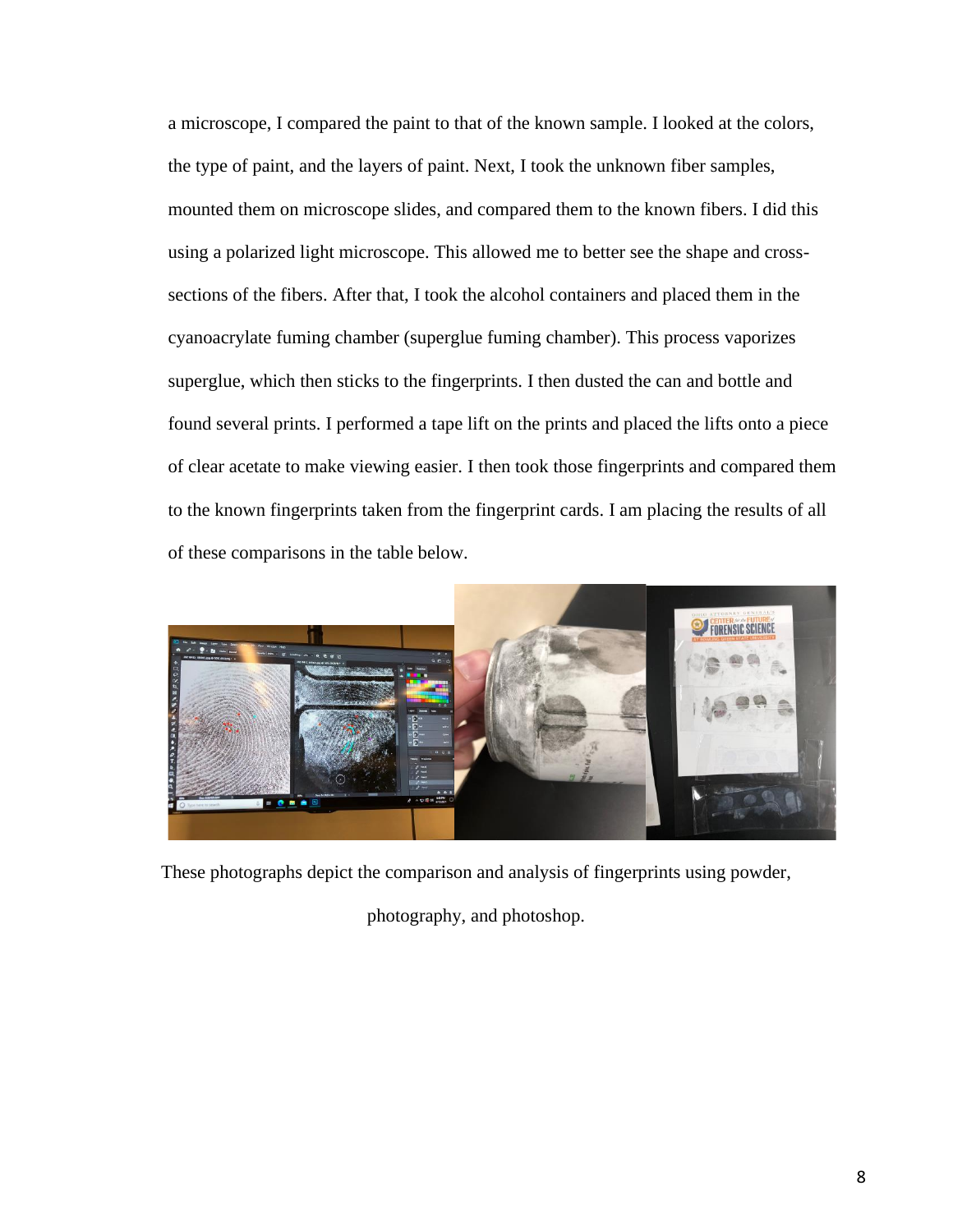| <b>Item</b>    | <b>Description</b>                     | <b>Finding</b>                                                                    | <b>Conclusion</b>                                             |
|----------------|----------------------------------------|-----------------------------------------------------------------------------------|---------------------------------------------------------------|
| $1.1 - 3$      | Unknown paint chips<br>from shirt      | Same color and layer structure as item #3                                         | Support for<br>same source <sup>2</sup>                       |
| $1.2 - 3$      | Unknown paint chips<br>from pants      | Same color and layer structure as item #3                                         | Support for<br>same source <sup>2</sup>                       |
| $\overline{2}$ | Unknown paint chips<br>from light post | Different color and layer structure than item #3                                  | Source<br>Exclusion $5$                                       |
| 4              | Questioned fibers                      | Same color, microscopical characteristics, and optical<br>properties as item #1.1 | Support for<br>same source <sup>2</sup>                       |
|                | from vehicle                           | Same color, microscopical characteristics, and optical<br>properties as item #1.2 | Support for<br>same source <sup>2</sup>                       |
| 5.1            | Beer bottle from<br>subject vehicle    | insufficient                                                                      |                                                               |
| 5.2            | Beer can from subject<br>vehicle       | Four fingerprints                                                                 | Source<br>identification <sup>1</sup> :<br>Lou P.<br>Partyman |

The likelihood that the evidence arose from a different source is so remote as to be considered a practical impossibility.

<sup>2</sup> This association is not exclusive; other manufactured items with the same characteristics may exist.

<sup>3</sup> While they could not be conclusively identified to the same source, the items were found to exhibit unusual matching characteristics that would not be expected to be found in the population of this evidence type.

<sup>4</sup> Due to significant limiting factors, this association has decreased evidential value.

<sup>5</sup>The items exhibit both differences and similarities in observed and/or measured properties and/or chemical composition to the extent that no conclusion could be reached regarding an association or elimination.

<sup>6</sup>The evidence exhibits fundamentally different characteristics than the known reference and could not have come from the same source

This table displays the results that I came up with while using the methods of analysis

learned during the course of this class. Unknown paint chips that I had removed from the shirt and pants matched the color and layer structure of paint from the known car. This led to the decision to label it support for the same source. This means that other manufactured items exactly like this may exist, meaning that the paint cannot be individualized. The unknown paint chips did not match the known chips, so I was able to exclude the known vehicle as being the creator of those paint chips. I found that the unknown fibers taken from the car matched the known fibers, so again I found support for the same source. The prints taken from the beer bottle were not able to be read due to insufficient detail, but the prints taken from the beer can matched the prints of Lou P. Partyman.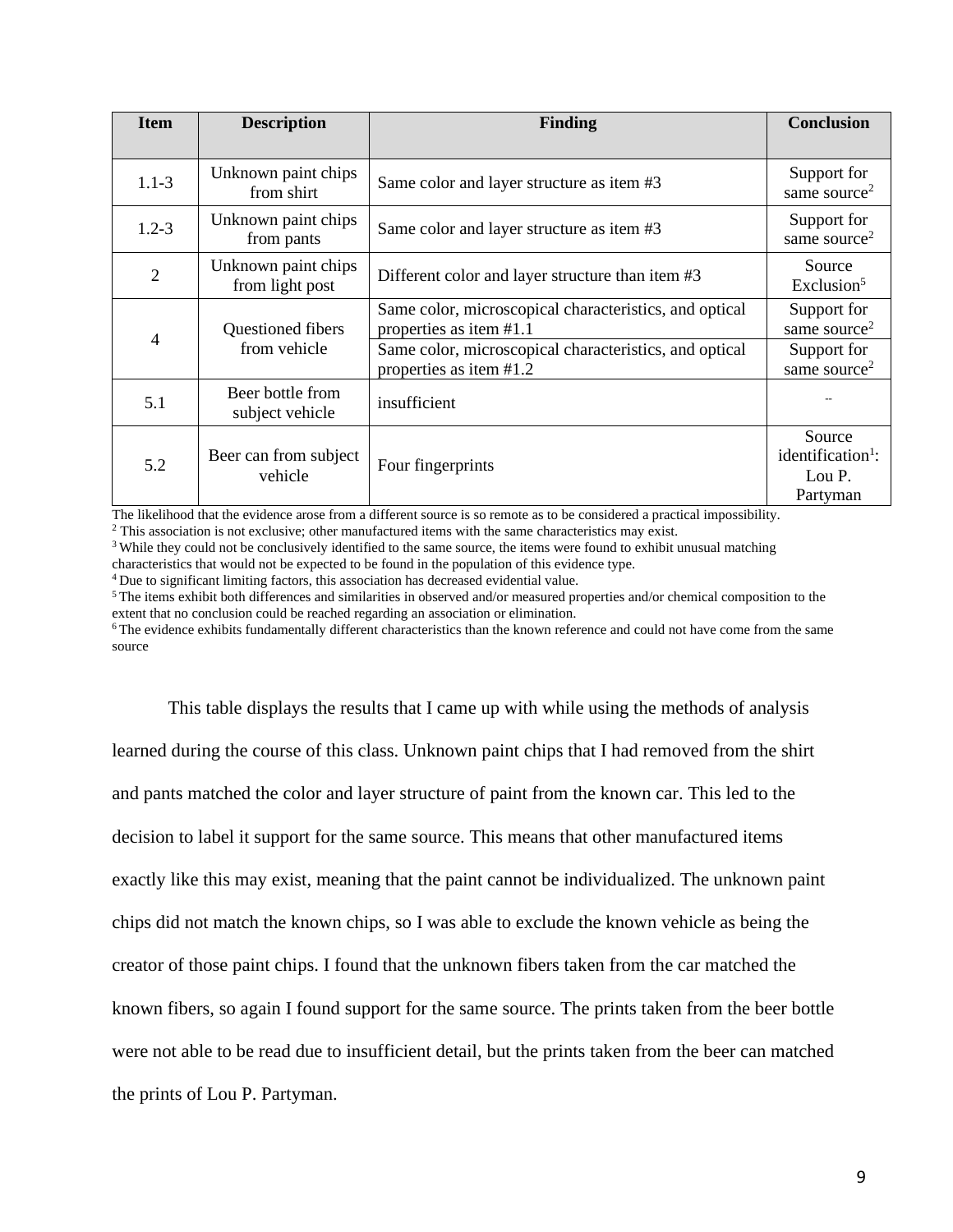#### **Implication of Results**

None of these results directly implicate Mr. Partyman in the death of Mr. Bacon. The paint from his car matched the paint found on the victim's clothes, but that pain theoretically could have come from any car that was made at the same time with the same color, or other cars with the same paint layers. The unknown fibers matched the fibers from the victim's clothes, but that type of fiber (cotton) is extremely common, and there is no way to individualize the fibers. The prints taken from one of the alcohol containers matched the prints of Mr. Partyman. This means that at some point, Mr. Partyman touched that can. It does not mean that he was drinking while driving, or that he even drank the beer. It only shows that at some point his fingers touched that can. Individually, none of these things can prove that Mr. Partyman is the one who killed Mr. Bacon. However, it is the job of the examiner to provide the results to the jury, who can then decide whether to conclude that Mr. Partyman was guilty based on the evidence and how it lines. up. The more correlation, the more likely the jury is to find no reasonable doubt in the case.

#### **Testifying in a Court of Law**

Often, this process of coming to a verdict is aided by examiners testifying in court to their results. Examiners can get called for any case and must stand before the court and explain their results and be questioned by both the prosecution and the defense. The defense can be aggressive and attack the character of the examiner, which was a point that Mr. Lynn made very clear during my moot court hearing. When I finished my report and submitted it, I was put on the witness stand and questioned, cross-examined, and belittled by Mr. Lynn. He attacked the methods I used, the terms I used to describe things, and the credibility of forensics as a whole.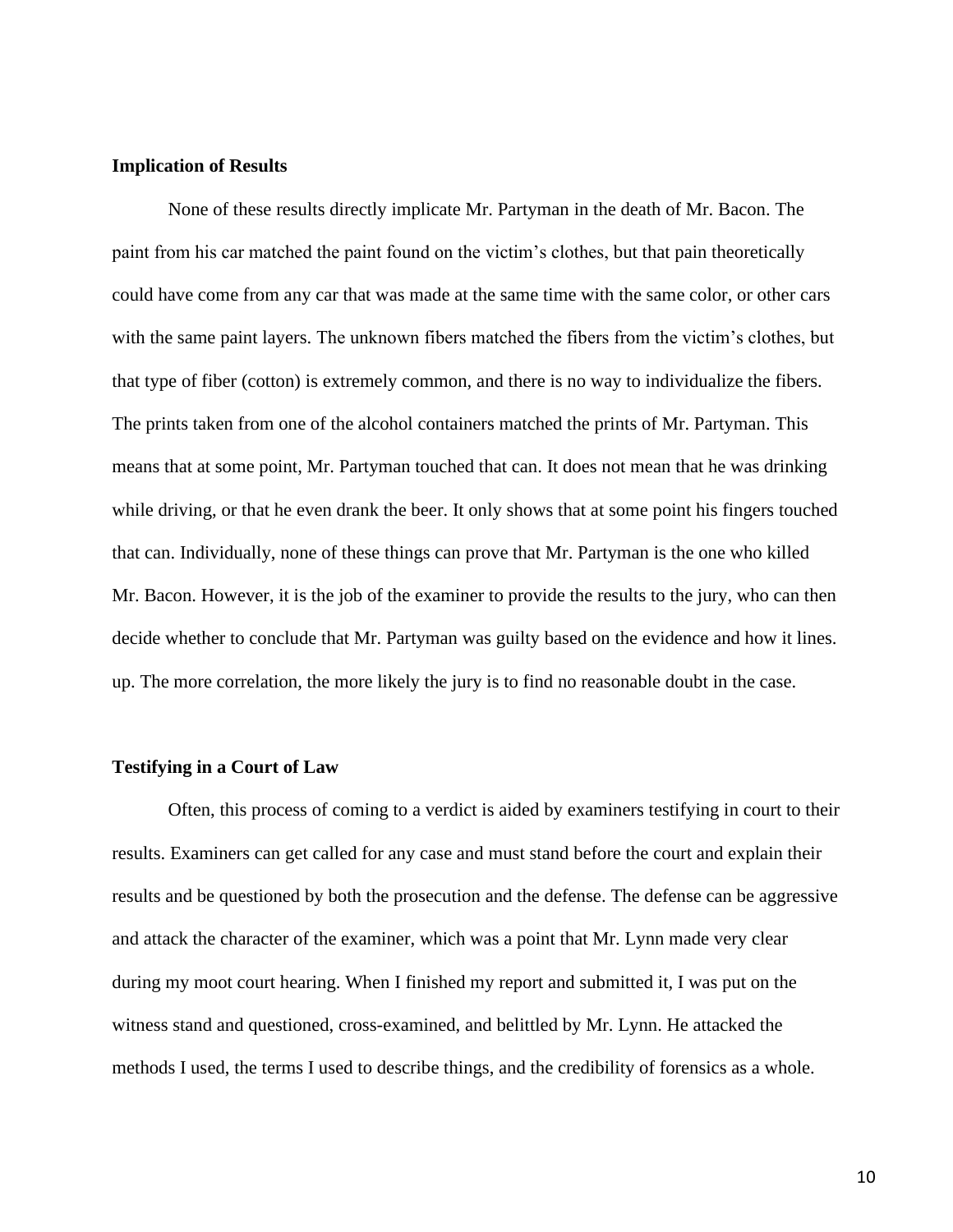My job during this was to remain calm and collected, and simply state my opinion. In order to prepare for this questioning, I studied Max M. Houck's *Trace Evidence Analysis More Cases in Mute Witnesses*. This textbook was required by a separate trace analysis class but was full of information that I found very useful. It teaches readers about the different forms of trace evidence, the different ways to process that evidence, and the process of testifying. It stresses especially the importance of only testifying to what one knows. Saying "I do not know" in front of a courtroom full of people may be embarrassing, but it is far better than being caught lying on the stand. That could ruin one's career, as well as the reputation of any employer. Another thing that must be avoided is being led on by questions. There is no known error rate for fingerprint or other trace analysis. If the person questioning asks for statistics or asks if one "agrees" with him about a chance or statistic, one must say that they cannot say. To do anything else would be lying.

In addition to studying the textbook, I watched instances of expert testimony on the Internet. I observed the way the examiners were dressed, how they held themselves, and how they spoke. I also kept track of the way the attorneys questioned the witness. I took notes on the types of questions asked, and once I finished the video, I wrote down the answers to those questions. I rehearsed my basic information and the ways that I would describe different complex things to a jury who may not understand the principles of forensic science. I also had a mock trial with a friend over Zoom. She asked me questions and tried quite hard to get me to break character. I believe that this preparation helped me to remain composed and professional during my mock trial.

During the mock trial, Mr. Lynn played the part of both the prosecution and the defense. As the prosecution, he first established that I was in fact an expert and had me name my various

11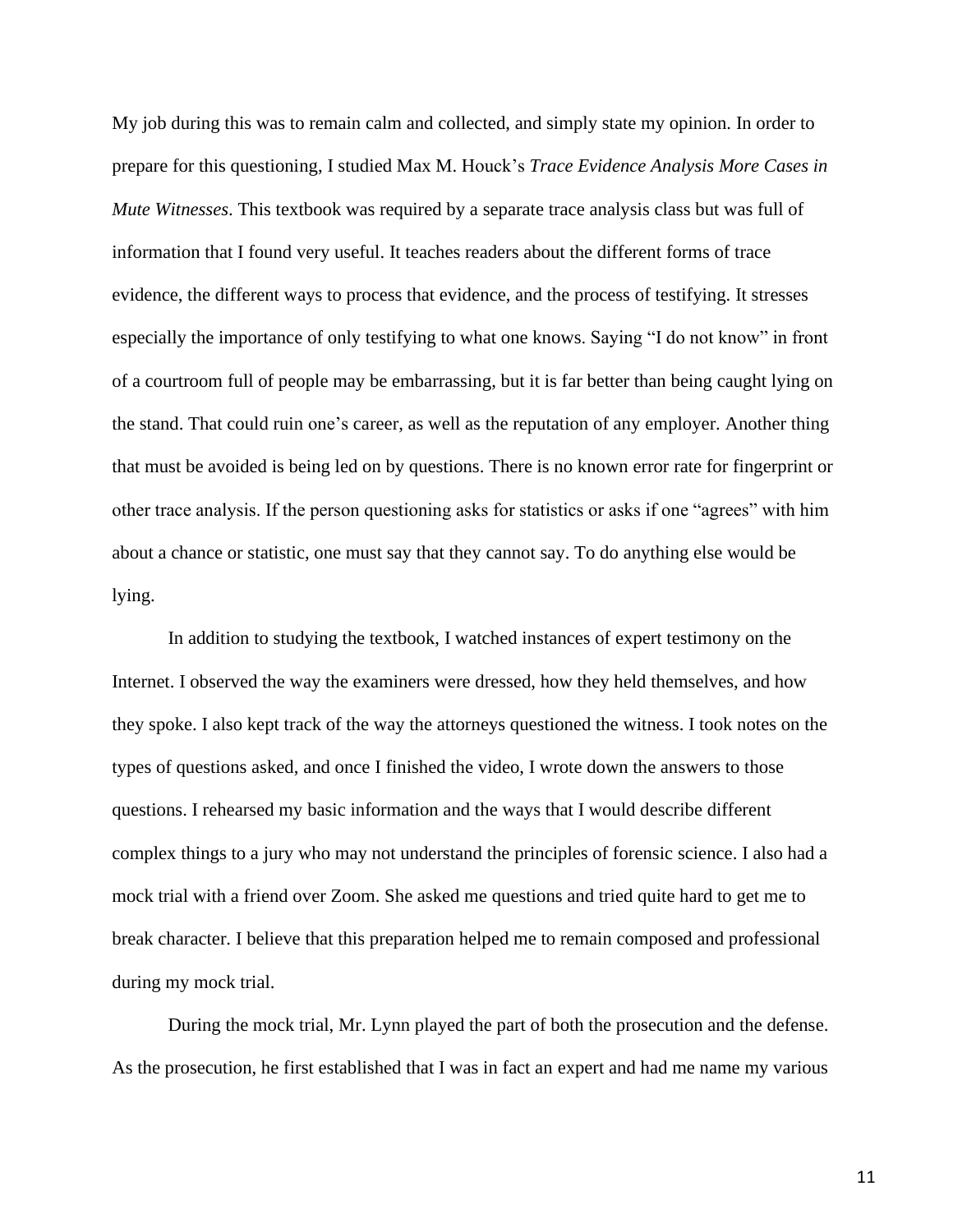qualifications. Once I was qualified as an expert, he asked me questions about the results of my investigation. After that, he became the defense attorney. He quizzed me on random trivia to try to throw me off. When I told him that I could not give a statistic he objected and pointed this out to the jury. He repeatedly attempted to get me to agree with him on different percentages and numbers, and each time I had to calmly decline to respond. He attacked the methods I used, and then attacked the results. He greatly emphasized the "arbitrary" information I had found while examining the evidence. He said that his client had just buffed his car with a cotton cloth, and that was why cotton fibers were on the car. He said that his client had been picking up trash off of the side of the road, and that was how his prints ended up on those bottles. He also made a very big deal of the fact that the paint chips taken from the clothing could have been on the ground before the accident occurred. I reiterated that I had discovered this information through following the guidelines of my lab and the government standards and that no, I cannot prove that Mr. Partyman was driving drunk, nor that he was the one who killed Mr. Bacon. All I could do was tell the facts that I knew and hope that what I did was enough.

#### **Thoughts After Testimony**

Going through the testimony was nerve-wracking. I am not used to someone being aggressive towards me, even if it is someone I have known for years and I knew exactly what he was going to do before he did it. It was hard not to be hurt when someone is questioning your character. However, I remembered that Mr. Lynn was just doing his job, and that is what all defense attorneys do. The vast majority of them do not hold grudges or mean what they say, they just want the best result for their client. Getting the opportunity to testify in this manner opened my eyes to a new side of forensic science. Knowing that you may have to testify, and actually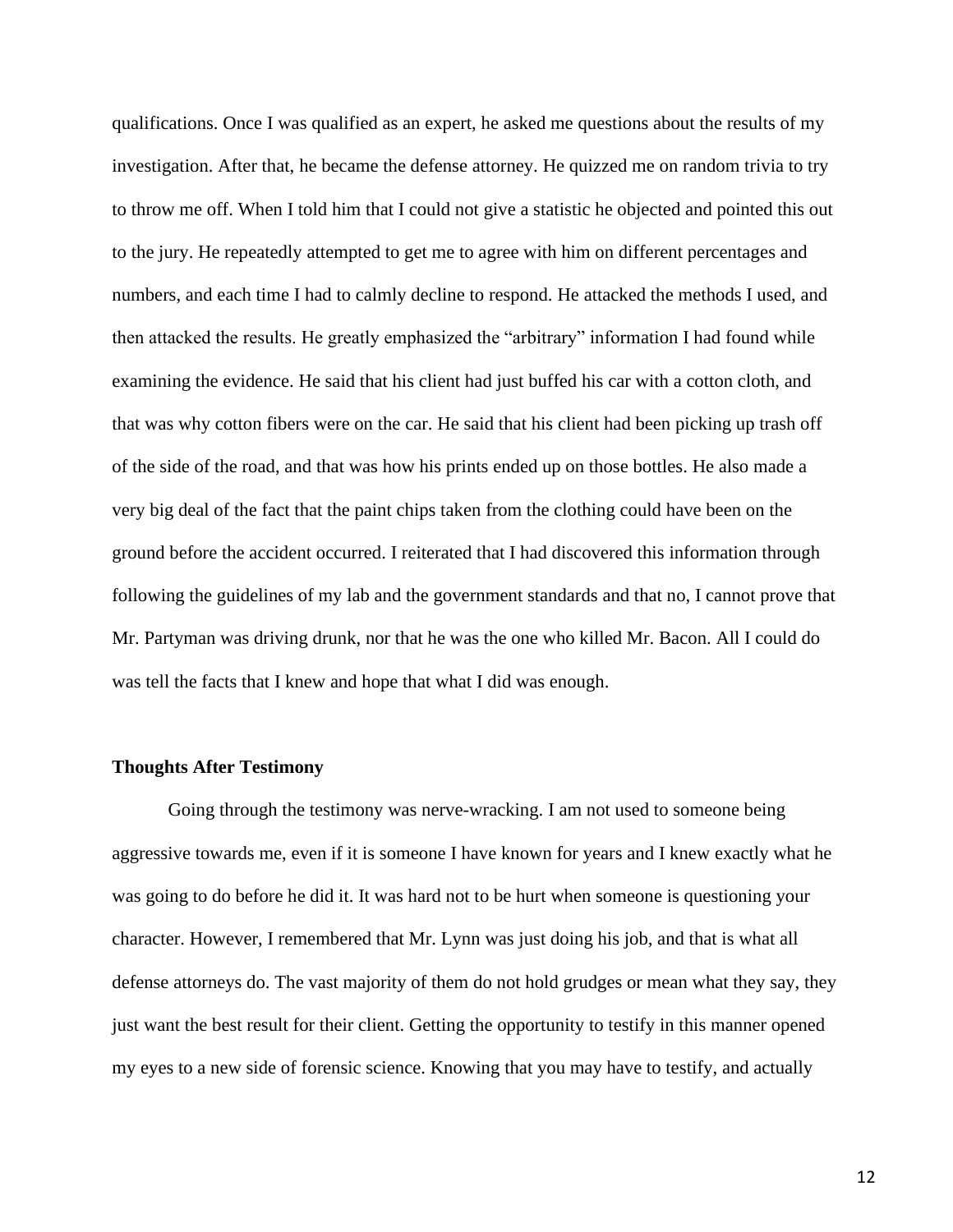experiencing it are two completely different things. I learned that I can remain cool under pressure, that I am comfortable saying when I do not know something, and that I am strong enough to resist leading statements and other traps. Testifying put me out of my comfort zone and tested many aspects of my education, but I enjoyed it and I am so glad that I got to experience it.

#### **Conclusion**

This honors project tested me in many ways. It helped me to get more comfortable in my major, learn more about my future career path, and made me more confident in the choices I made. It also stressed me out a great deal. Knowing that you may be up against a very negative person is scary, and I am glad that I got to experience something that not many other people might be able to. Because of the opportunities awarded to me by this project, I believe that I have an advantage over those who have not gotten the same specialized training as me and that I personally am better for doing this program.